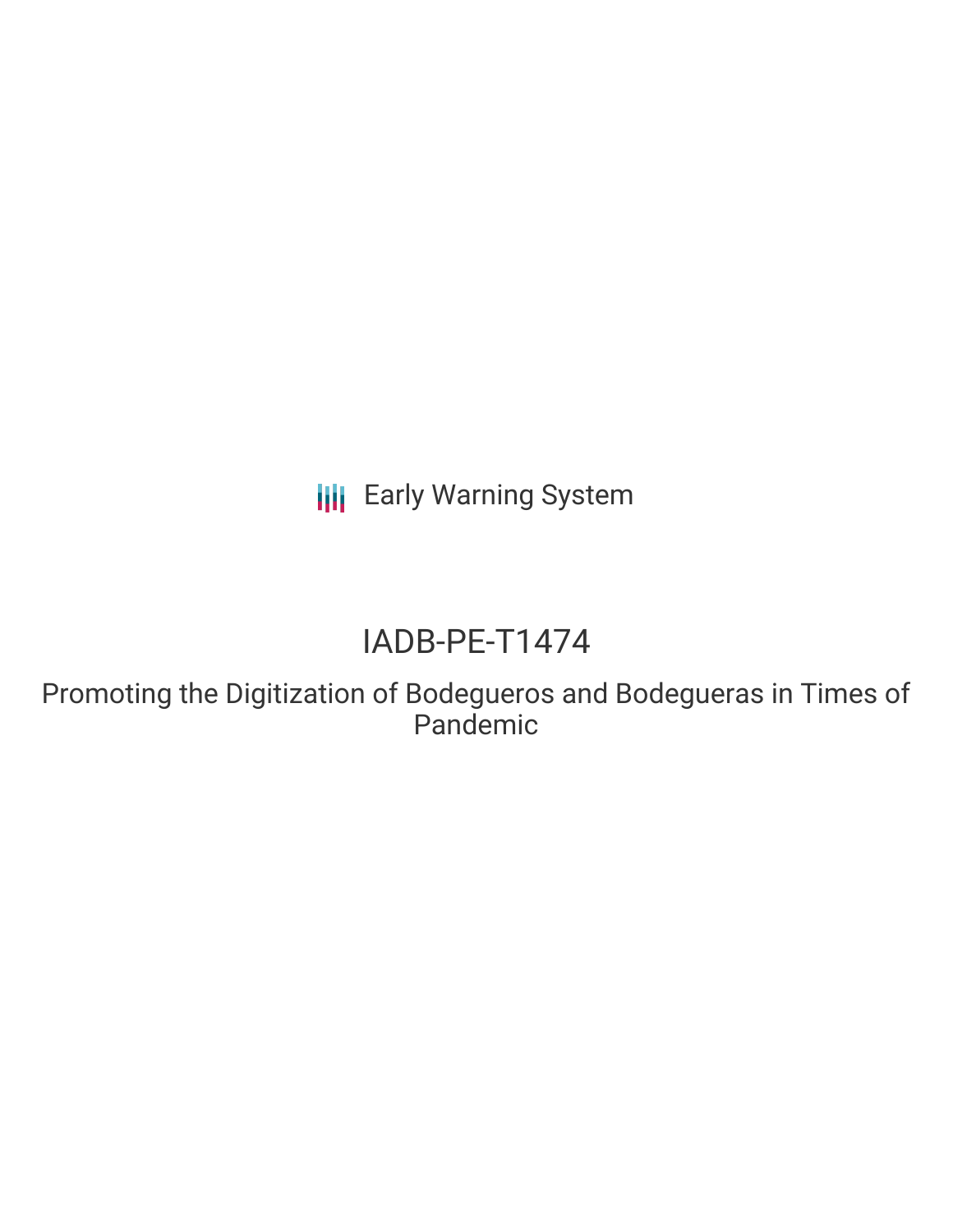

### **Quick Facts**

| <b>Countries</b>               | Peru                                   |
|--------------------------------|----------------------------------------|
| <b>Financial Institutions</b>  | Inter-American Development Bank (IADB) |
| <b>Status</b>                  | Active                                 |
| <b>Bank Risk Rating</b>        | C                                      |
| <b>Voting Date</b>             | 2021-05-24                             |
| <b>Investment Amount (USD)</b> | $$0.15$ million                        |
| <b>Project Cost (USD)</b>      | $$0.19$ million                        |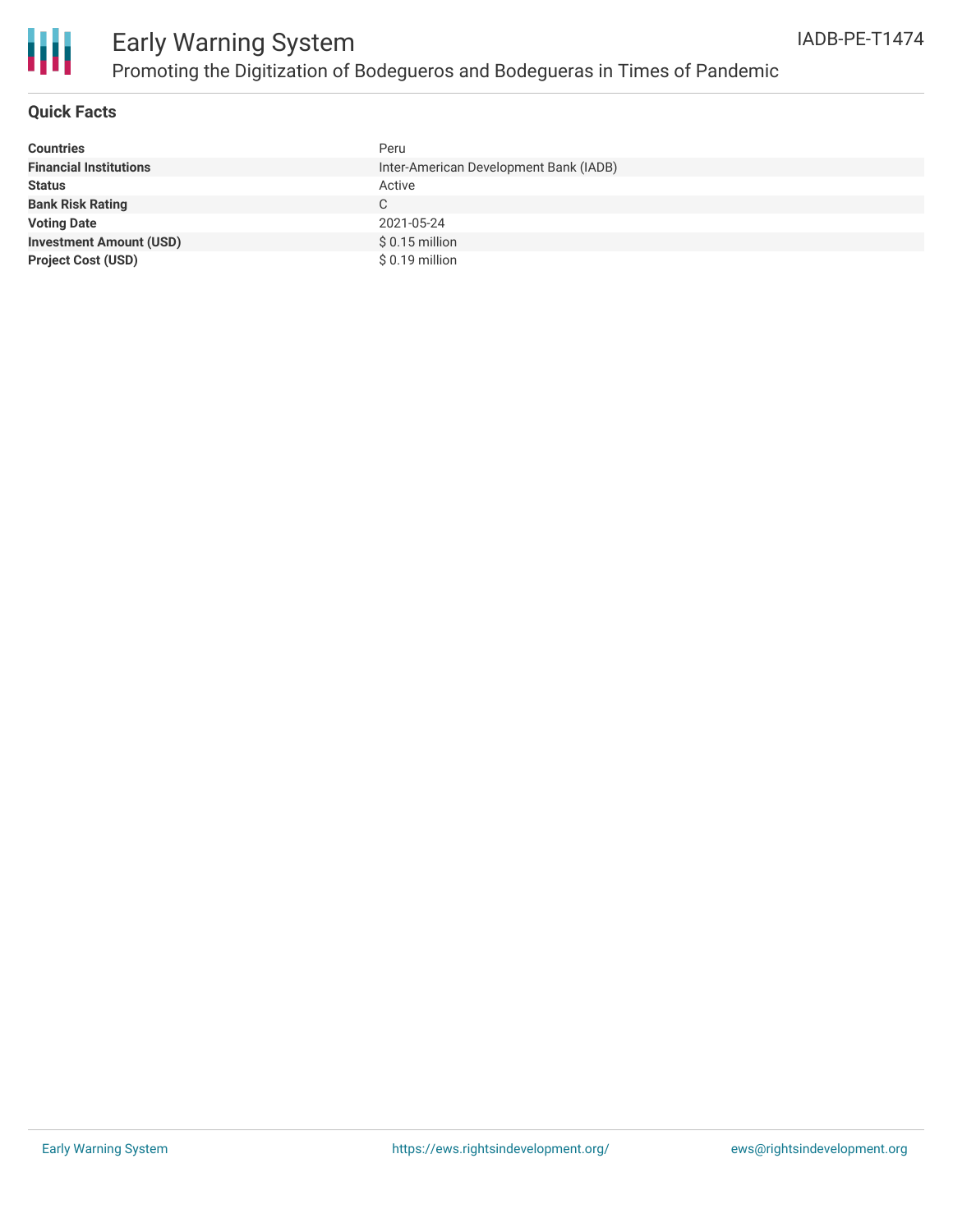

## Early Warning System Promoting the Digitization of Bodegueros and Bodegueras in Times of Pandemic

### **Project Description**

"Strengthen the digital skills and management skills of winemakers from the adoption of digital tools applied to the business in order to increase their sales".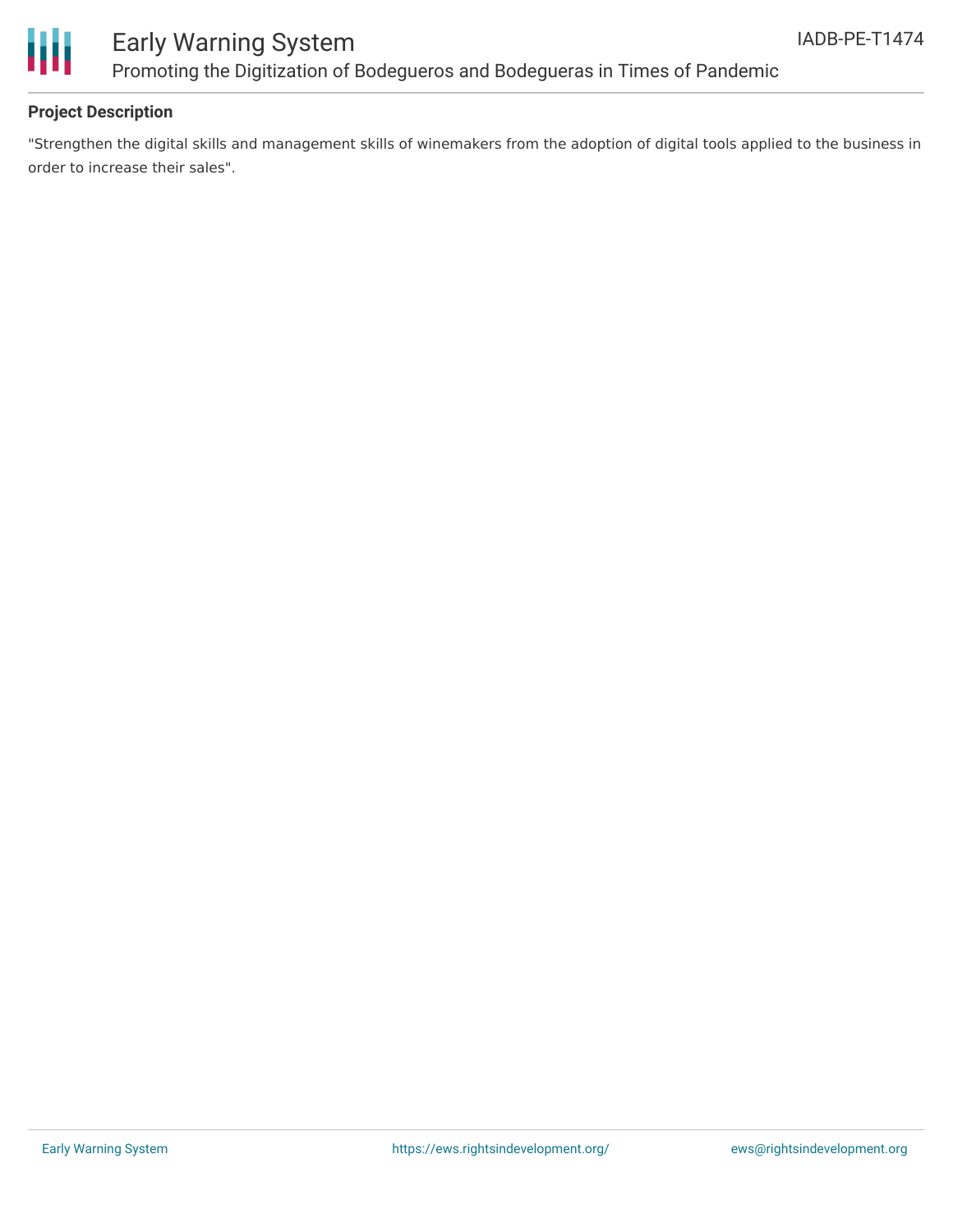

## Early Warning System Promoting the Digitization of Bodegueros and Bodegueras in Times of Pandemic

### **Investment Description**

• Inter-American Development Bank (IADB)

Technical Cooperation